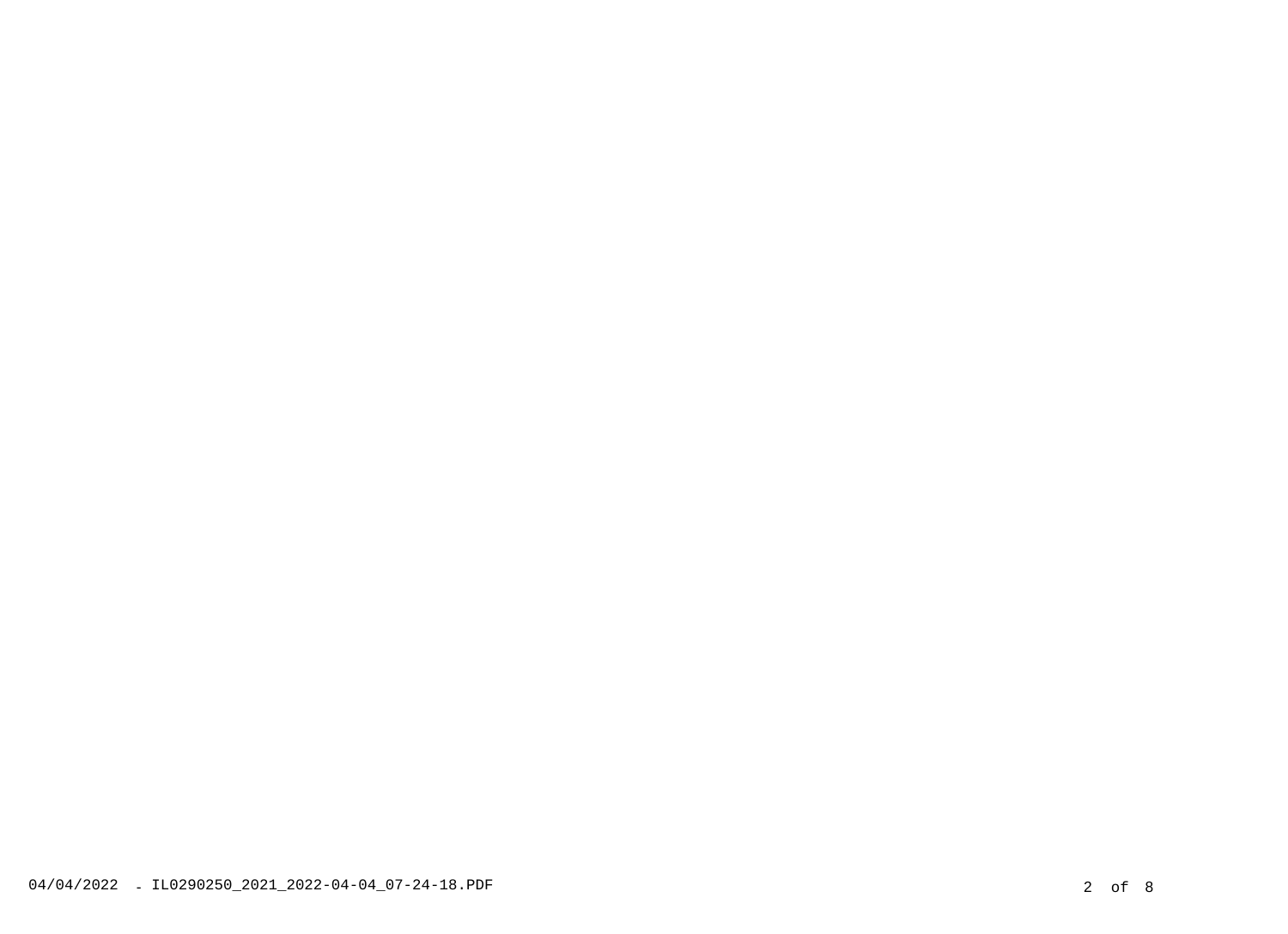#### Source Water Information

| Source Water Name            | Type of Water | Report Status Location |               |
|------------------------------|---------------|------------------------|---------------|
| INTAKE (45112) PARADISE LAKE | SW            | А                      | Lake Paradise |
| INTAKE (45113) LAKE MATTOON  | SW            | A                      | Lake Mattoon  |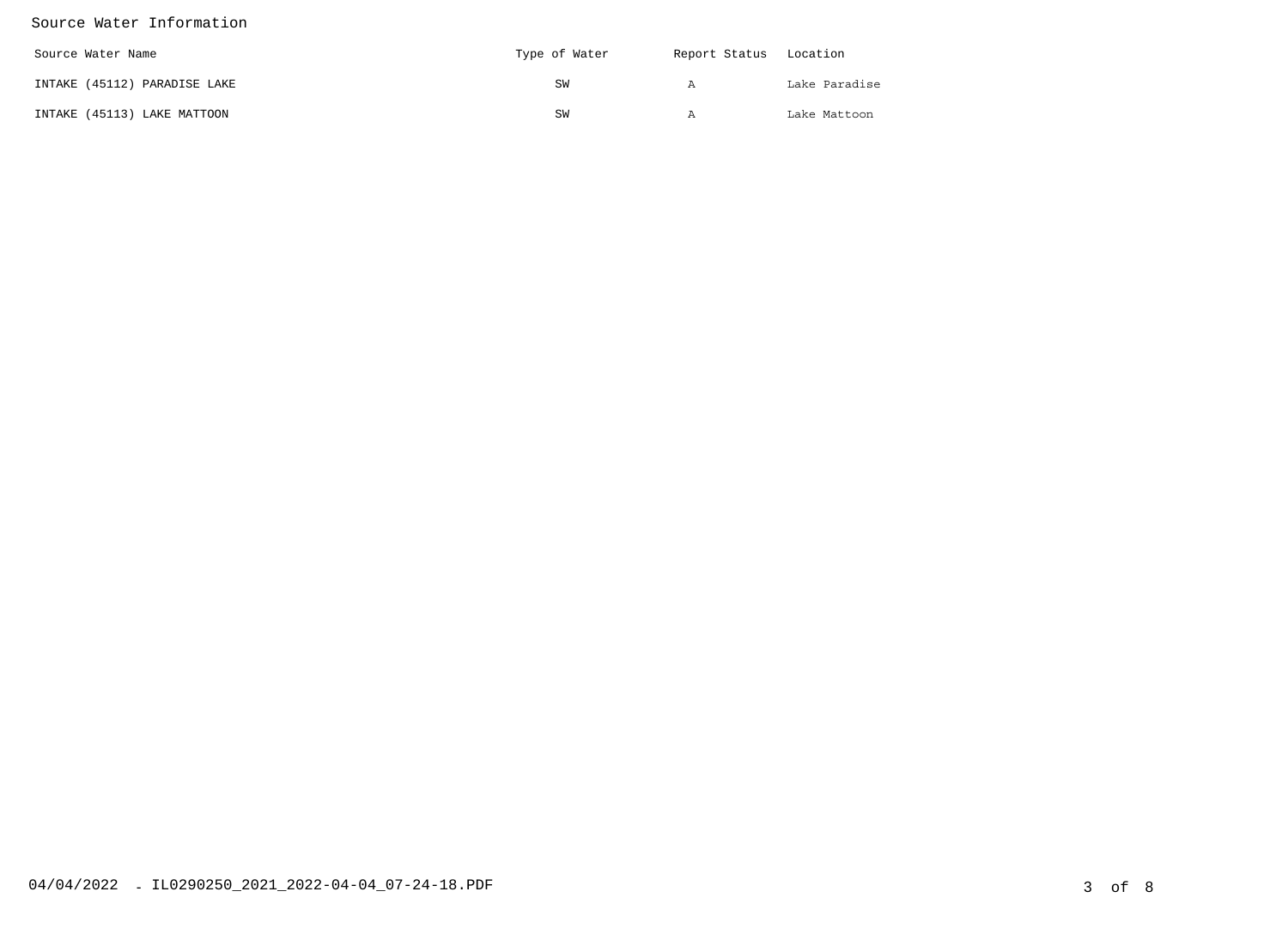#### Source Water Assessment

We want our valued customers to be informed about their water quality. If you would like to learn more, please feel welcome to attend any of our regularly scheduled meetings. The source water assessment for our supply has been completed by the Illinois EPA. If you would like a copy of this information, please stopby City Hall or call our water operator at 217-234. To view a summary version of the completed Source Water Assessments, including: Importance of Source Water; Susceptibility to Contamination Determination; and documentation/recommendation of Source Water Protection Efforts, you may access the Illinois EPA website at http://www.epa.state.il.us/cgi-bin/wp/swap-fact-sheets.pl.

Source of Water: MATTOON Illinois EPA considers all surface water sources of public water supply to susceptible to potential pollution problems. Hence the reason for mandatory treatment of all public water supplies in Illinois. Mandatory treatment includes coagulation, sedimentation, filtration anddisinfection. Primary sources of pollution in Illinois lakes can include agricultural runoff, land disposal (septic systems) and shoreline erosion.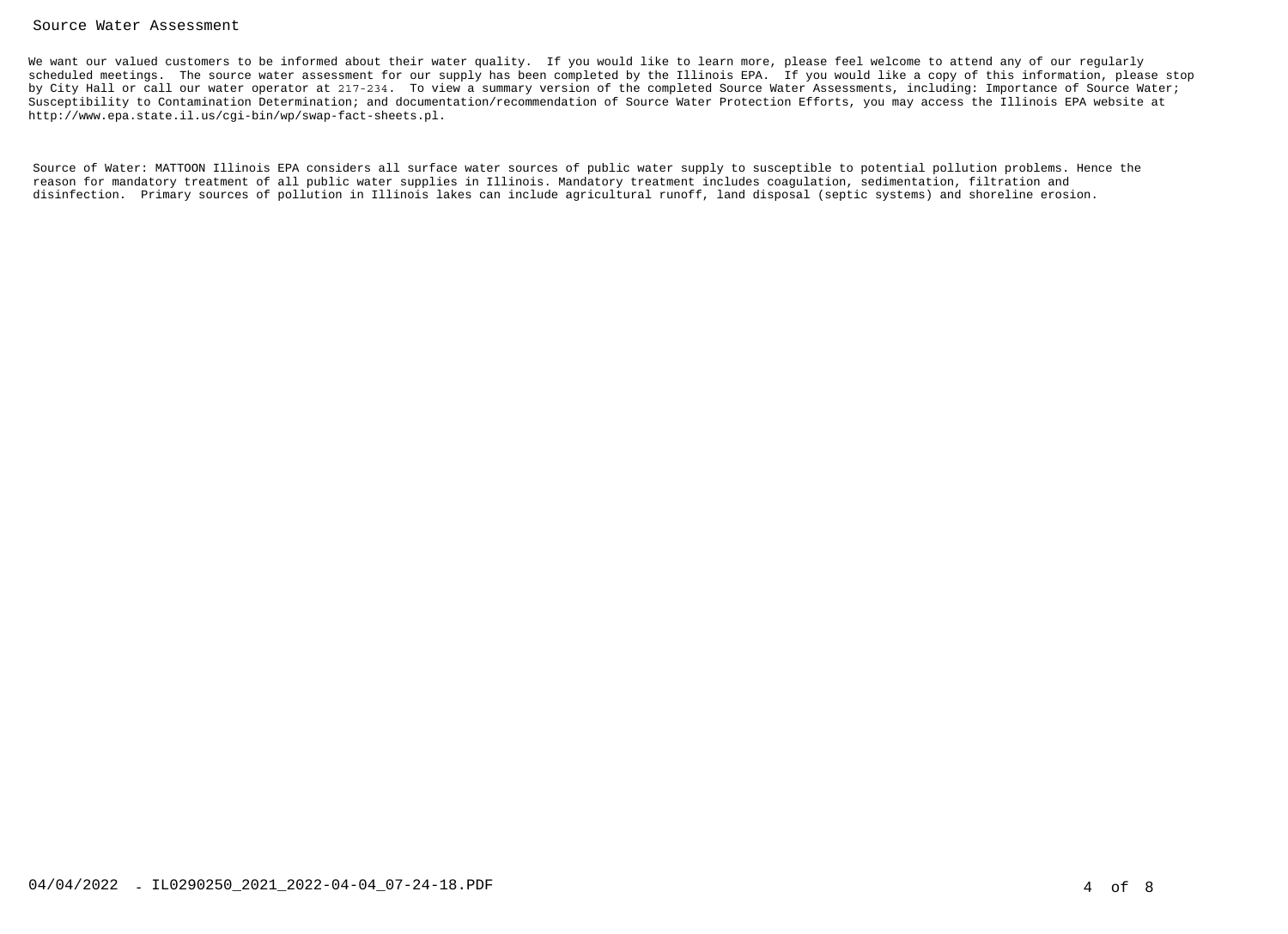#### **2021Regulated Contaminants Detected**

#### **Lead and Copper**

Definitions:

 Action Level Goal (ALG): The level of a contaminant in drinking water below which there is no known or expected risk to health. ALGs allow for a margin ofsafety.

| Action Level: The concentration of a contaminant which, if exceeded, triggers treatment or other requirements which a water system must follow. |  |  |  |
|-------------------------------------------------------------------------------------------------------------------------------------------------|--|--|--|
|                                                                                                                                                 |  |  |  |

| Lead and Copper | Date Sampled | MCLG | Action Level<br>(AL) | 90th<br>Percentile | # Sites Over<br>AL | Units | Violation | Likely Source of Contamination                                                                                |
|-----------------|--------------|------|----------------------|--------------------|--------------------|-------|-----------|---------------------------------------------------------------------------------------------------------------|
| Copper          | 07/29/2020   | 1.3  |                      | 0.054              |                    | ppm   |           | Erosion of natural deposits; Leaching from<br>wood preservatives; Corrosion of household<br>plumbing systems. |
| Lead            | 07/29/2020   |      |                      | 1.2                |                    | ppb   |           | Corrosion of household plumbing systems;<br>Erosion of natural deposits.                                      |

#### **Water Quality Test Results**

| Definitions:                                          | The following tables contain scientific terms and measures, some of which may require explanation.                                                                                                                                                                         |
|-------------------------------------------------------|----------------------------------------------------------------------------------------------------------------------------------------------------------------------------------------------------------------------------------------------------------------------------|
| Avq:                                                  | Regulatory compliance with some MCLs are based on running annual average of monthly samples.                                                                                                                                                                               |
| Level 1 Assessment:                                   | A Level 1 assessment is a study of the water system to identify potential problems and determine (if possible) why<br>total coliform bacteria have been found in our water system.                                                                                         |
| Level 2 Assessment:                                   | A Level 2 assessment is a very detailed study of the water system to identify potential problems and determine (if<br>possible) why an E. coli MCL violation has occurred and/or why total coliform bacteria have been found in our water<br>system on multiple occasions. |
| Maximum Contaminant Level or MCL:                     | The highest level of a contaminant that is allowed in drinking water. MCLs are set as close to the MCLGs as feasible<br>using the best available treatment technology.                                                                                                     |
| Maximum Contaminant Level Goal or MCLG:               | The level of a contaminant in drinking water below which there is no known or expected risk to health. MCLGs allow<br>for a margin of safety.                                                                                                                              |
| Maximum residual disinfectant level or<br>MRDL:       | The highest level of a disinfectant allowed in drinking water. There is convincing evidence that addition of a<br>disinfectant is necessary for control of microbial contaminants.                                                                                         |
| Maximum residual disinfectant level<br>goal or MRDLG: | The level of a drinking water disinfectant below which there is no known or expected risk to health. MRDLGs do not<br>reflect the benefits of the use of disinfectants to control microbial contaminants.                                                                  |
| na:                                                   | not applicable.                                                                                                                                                                                                                                                            |
| $m$ rem:                                              | millirems per year (a measure of radiation absorbed by the body)                                                                                                                                                                                                           |
| $ppb$ :                                               | micrograms per liter or parts per billion - or one ounce in 7,350,000 gallons of water.                                                                                                                                                                                    |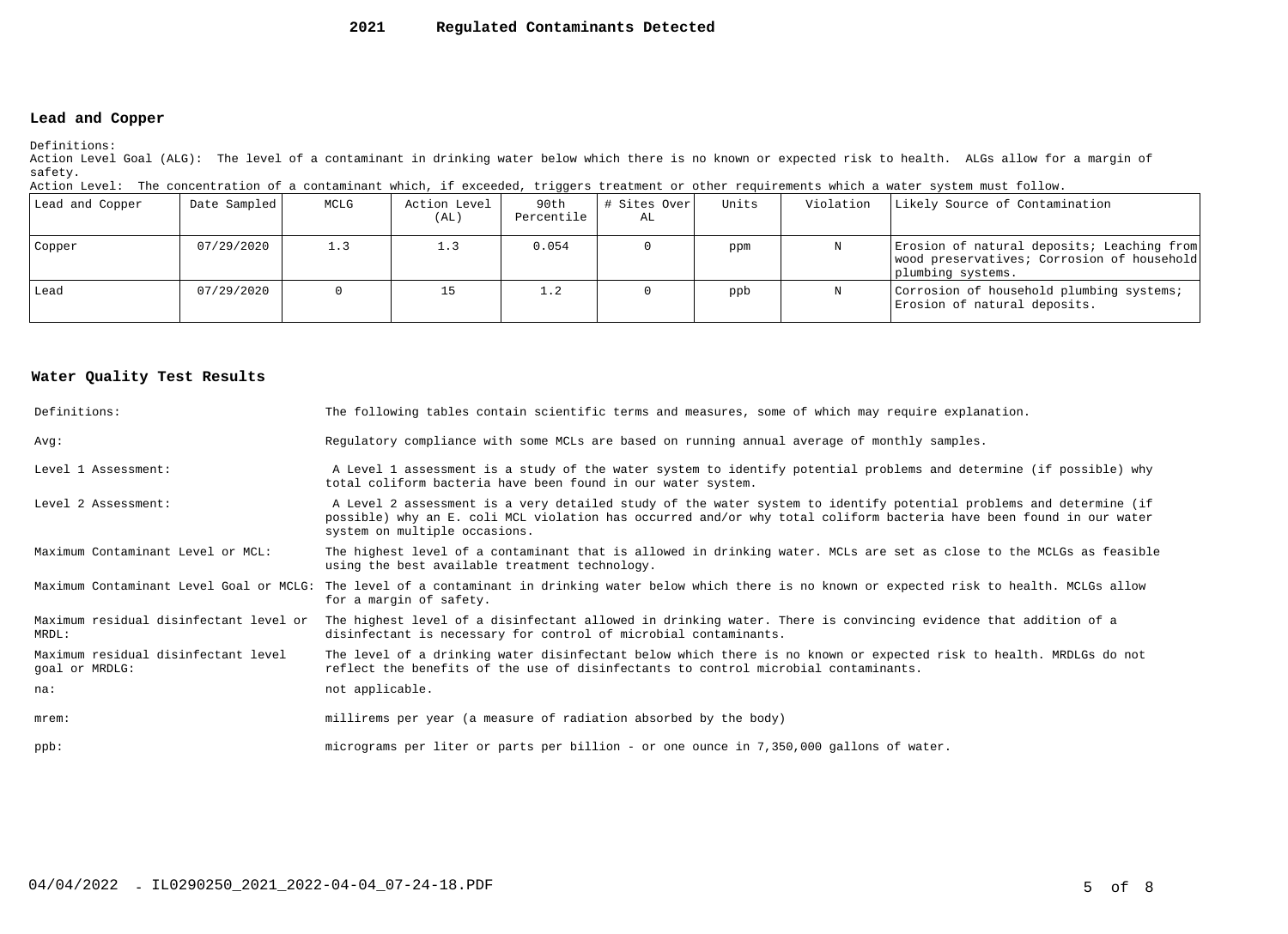## **Water Quality Test Results**

| ppm:                       | milligrams per liter or parts per million - or one ounce in 7,350 gallons of water. |  |
|----------------------------|-------------------------------------------------------------------------------------|--|
| Treatment Technique or TT: | A required process intended to reduce the level of a contaminant in drinking water. |  |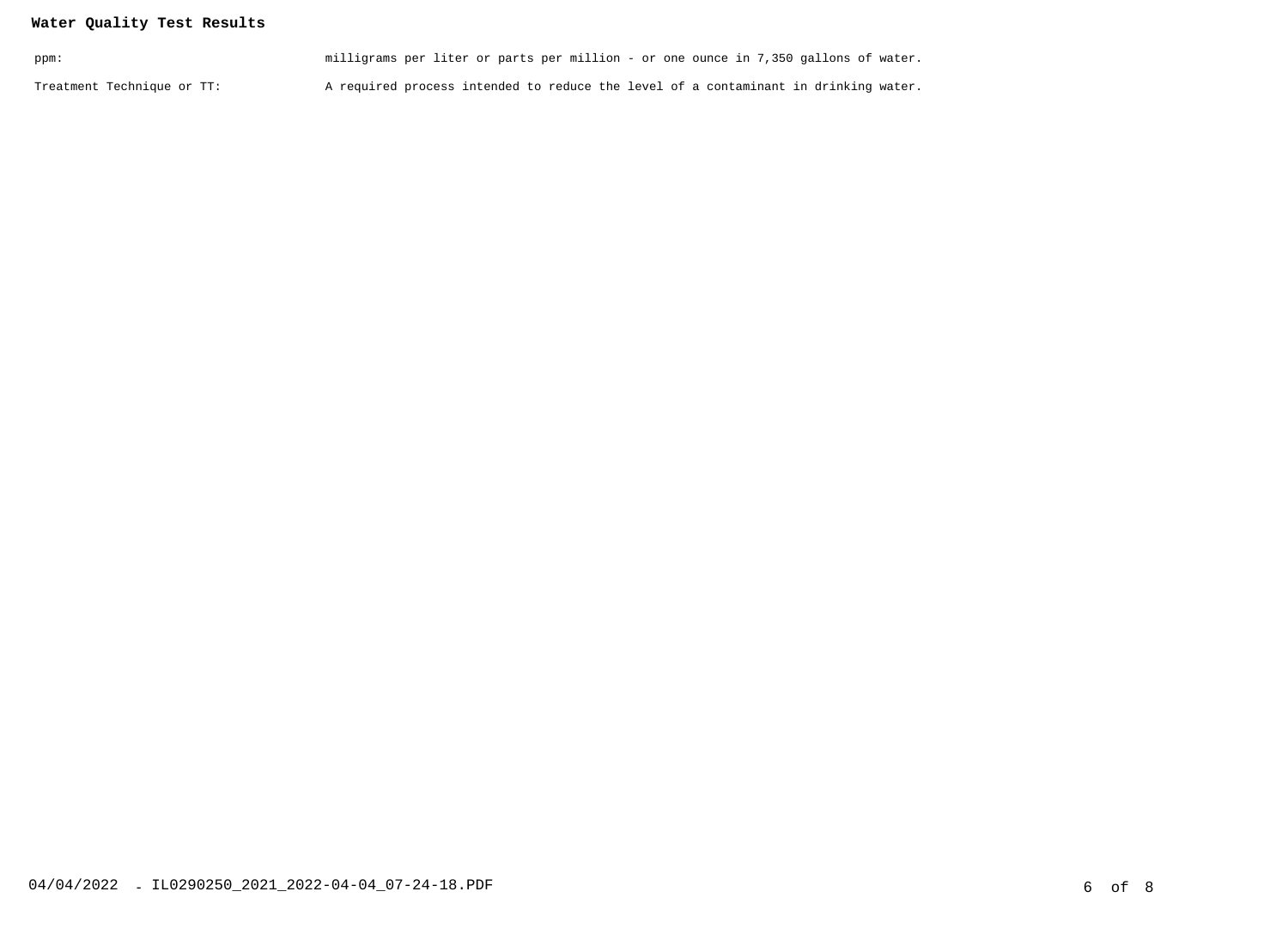#### **Regulated Contaminants**

| Disinfectants and<br>Disinfection By-<br>Products                           | Collection<br>Date | Detected                  | Highest Level Range of Levels<br>Detected | MCLG                     | MCL            | Units |             | Violation Likely Source of Contamination                                                                                         |
|-----------------------------------------------------------------------------|--------------------|---------------------------|-------------------------------------------|--------------------------|----------------|-------|-------------|----------------------------------------------------------------------------------------------------------------------------------|
| Chloramines                                                                 | 12/31/2021         | 2.5                       | $2 - 4$                                   | $MRDLG = 4$              | $MRDL = 4$     | ppm   | N           | Water additive used to control microbes.                                                                                         |
| Haloacetic Acids<br>(HAA5)                                                  | 2021               | 23                        | $9.64 - 37$                               | No goal for<br>the total | 60             | ppb   | $_{\rm N}$  | By-product of drinking water disinfection.                                                                                       |
| Total Trihalomethanes<br>(TTHM)                                             | 2021               | 46                        | $17.6 - 69$                               | No goal for<br>the total | 80             | ppb   | $_{\rm N}$  | By-product of drinking water disinfection.                                                                                       |
| Inorganic<br>Contaminants                                                   | Collection<br>Date | Highest Level<br>Detected | Range of Levels<br>Detected               | MCLG                     | MCL            | Units | Violation   | Likely Source of Contamination                                                                                                   |
| Barium                                                                      | 2021               | 0.0069                    | lo.oo69 - o.oo69l                         | $\overline{a}$           | $\overline{2}$ | ppm   | $_{\rm N}$  | Discharge of drilling wastes; Discharge from<br>metal refineries; Erosion of natural deposits.                                   |
| Fluoride                                                                    | 2021               | 0.8                       | $0.788 - 0.788$                           | $\overline{4}$           | 4.0            | ppm   | $_{\rm N}$  | Erosion of natural deposits; Water additive<br>which promotes strong teeth; Discharge from<br>fertilizer and aluminum factories. |
| Nitrate [measured as<br>Nitrogen]                                           | 2021               | $\overline{4}$            | $0.73 - 4.4$                              | 10                       | 10             | ppm   | N           | Runoff from fertilizer use; Leaching from<br>septic tanks, sewage; Erosion of natural<br>deposits.                               |
| Sodium                                                                      | 2021               | 9                         | $8.7 - 8.7$                               |                          |                | ppm   | $\mathbf N$ | Erosion from naturally occuring deposits.<br>Used in water softener regeneration.                                                |
| Synthetic organic<br>contaminants<br>including pesticides<br>and herbicides | Collection<br>Date | Highest Level<br>Detected | Range of Levels<br>Detected               | <b>MCLG</b>              | <b>MCL</b>     | Units |             | Violation Likely Source of Contamination                                                                                         |
| Simazine                                                                    | 2021               | 0.51                      | $0 - 0.51$                                | $\overline{4}$           | $\overline{4}$ | ppb   | $\mathbf N$ | Herbicide runoff.                                                                                                                |

## **Turbidity**

|                                | Limit (Treatment   Level Detected  <br>Technique) |            | Violation | Likely Source of Contamination |
|--------------------------------|---------------------------------------------------|------------|-----------|--------------------------------|
| Highest single measurement     | . NTU                                             | $0.26$ NTU |           | Soil runoff.                   |
| Lowest monthly % meeting limit | $0.3$ NTU                                         | 100%       |           | Soil runoff.                   |

Information Statement: Turbidity is a measurement of the cloudiness of the water caused by suspended particles. We monitor it because it is a good indicatorof water quality and the effectiveness of our filtration system and disinfectants.